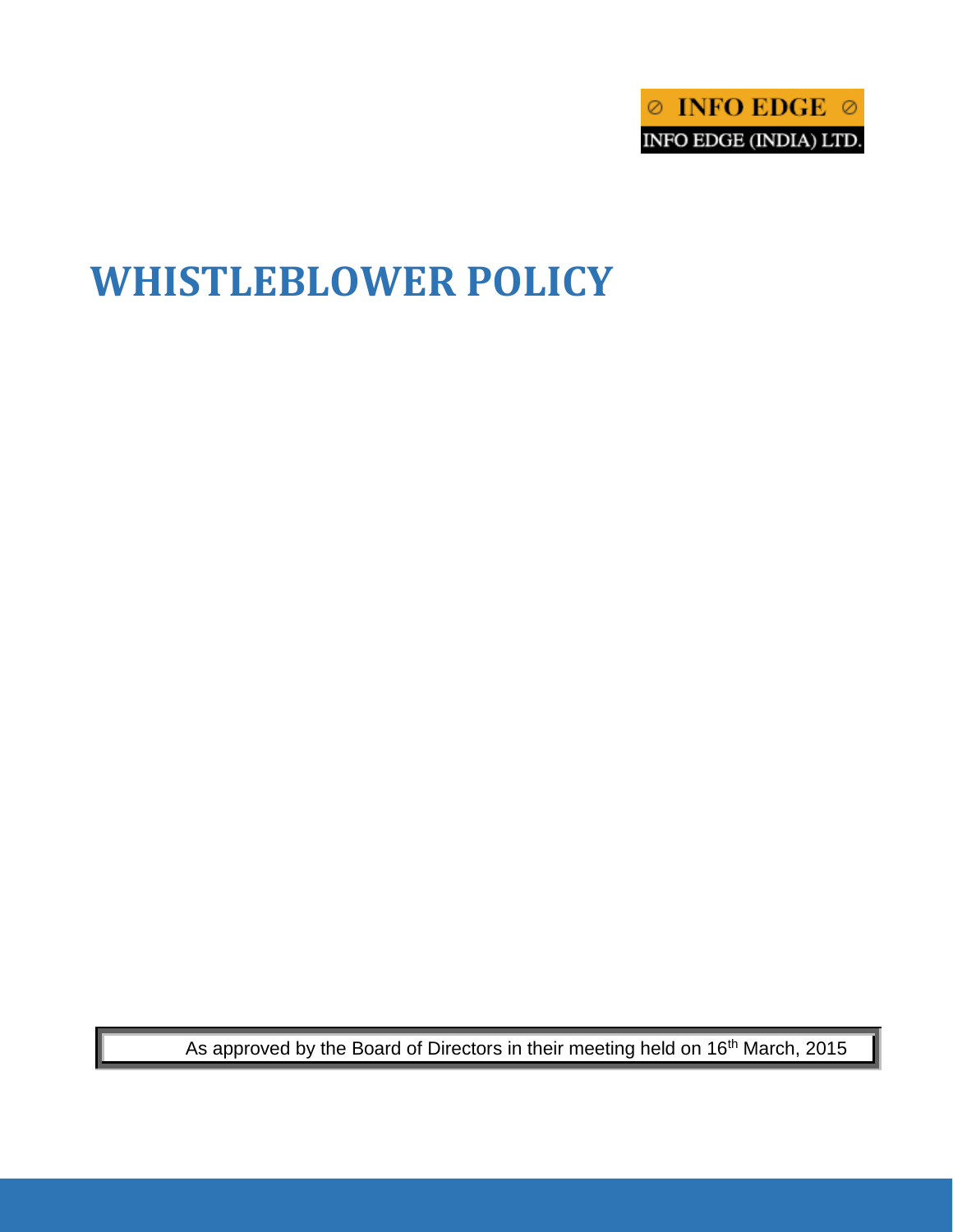## **TOPIC INDEX**

| <b>TOPIC</b>                                  | <b>PAGE</b><br>NO. |
|-----------------------------------------------|--------------------|
| <b>Policy Statement</b>                       | 3                  |
| <b>Overview</b>                               | 3                  |
| <b>Objective</b>                              | 3                  |
| <b>Scope &amp; Applicability</b>              | 3                  |
| <b>Task Description</b>                       | $\overline{4}$     |
| Reporting a Protected Disclosure              | $\overline{4}$     |
| <b>Reporting Process</b><br>$\bullet$         | 4                  |
| Process of Investigation<br>$\bullet$         | 5                  |
| Reporting<br>$\bullet$                        | 5                  |
| Remedies & Discipline<br>$\bullet$            | 5                  |
| Malicious & Frivolous Complaints<br>$\bullet$ | 6                  |
| <b>Whistle Blower Protection</b>              | 6                  |
| Notification                                  | $\overline{7}$     |
| <b>Annual Affirmation</b><br>$\bullet$        | $\overline{7}$     |
| <b>Retention of Documents</b><br>$\bullet$    | $\overline{7}$     |
| <b>Review &amp; Amendments</b><br>$\bullet$   | $\overline{7}$     |
| <b>Definitions</b><br>$\bullet$               | 7                  |
| <b>Annexure-1</b>                             | 9                  |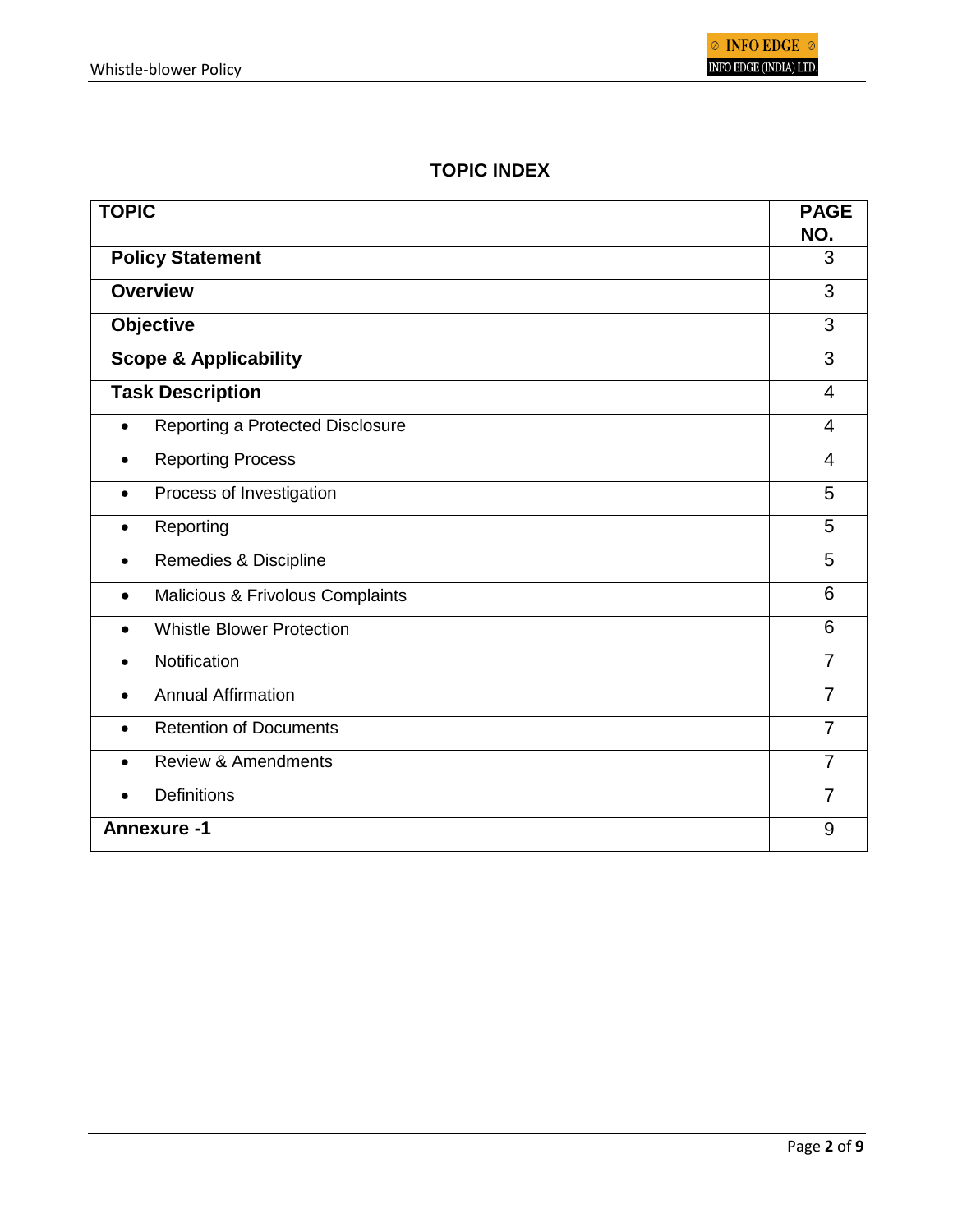# **1. Policy Statement:**

Info Edge (India) Limited ("Organization") believes in the conduct of its affairs in a fair, accountable and transparent manner and is committed to creating a culture of 'Right Doing' that encourages highest standards of professionalism, ethics, integrity and objectivity in individual conduct.

## **2. Overview:**

An important aspect of accountability and transparency is a mechanism to enable all individuals associated with the Organization to voice concerns in a responsible and effective manner when they discover information which, they have reason to believe, shows malpractice. To that end in mind, an effective Whistle-blowing mechanism has been enabled in the Organization to act as a deterrent to malpractices, encourage openness, promote transparency, underpin the risk management systems & help protect the reputation of the Organization.

This policy defines and lays down the process for raising concerns about unethical behaviour, actual or suspected fraud or violation of the Company's Code of Conduct or ethics policy, ("**Protected Disclosure**"), the safeguards in place for the individual raising a Protected Disclosure, the roles and responsibilities of all involved and also sets the time lines for all processes to be followed. In all instances, the Organization retains the prerogative to determine when circumstances warrant an investigation and, in conformity with this policy and applicable laws and regulations, the appropriate investigative process to be employed.

# **3 Objective**

Whistle Blower Policy has been established, intending to achieve the following objectives:

- Establish a single, no threat window whereby an individual, who is aware of any Protected Disclosure in the Company, is able to raise it to the appropriate channel as outlined herein below.
- Ensure appropriate investigations of the Protected Disclosure, timely institutional response & remedial action.
- Offer protection to such Individual from victimisation, harassment or disciplinary proceedings.

# **4 Scope & Applicability**

The policy applies to all the Associates of the Organization and its subsidiaries (Together "Company"), across all divisions and locations in India & overseas who could make a Protected Disclosure.

This Policy offers appropriate protection to the Whistle Blowers from victimization, harassment or disciplinary proceedings in retaliation to his disclosure of any Protected Disclosure.

The mechanism laid down by this Policy neither releases Associates from their duty of confidentiality in the course of their work, nor is it a route for taking up a grievance about a personal situation or service conditions. Policy should not be a route for raising malicious or unfounded allegations against others. Cases pertaining to Prevention of Sexual Harassment & Employee Complaint Resolution Mechanism shall be processed under respective policies of the Company, even if the case is registered through Whistle Blower mechanism hereunder.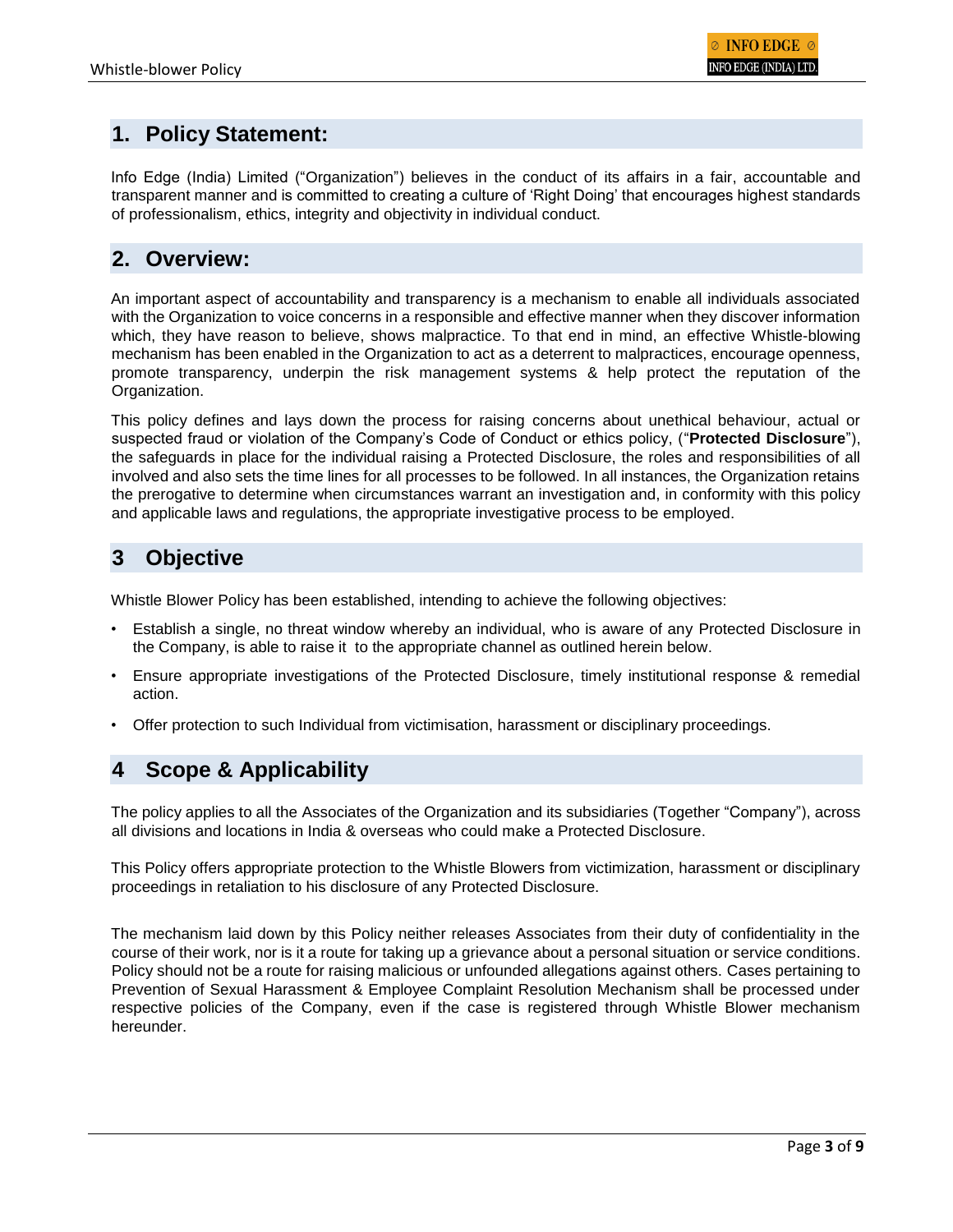## **5 Tasks Description:**

## **5.1 Tasks Description:**

#### **5.1.1 Reporting a Protected Disclosure:**

An Associate may submit Protected Disclosure to the authorities as mentioned hereunder. Whistle Blower must put his/her name to allegations as follow-up questions and investigation may not be possible unless the source of the information is identified. **Therefore, Protected Disclosures expressed anonymously will ordinarily NOT be investigated. However, Audit Committee under exceptional cases may choose to investigate an anonymous disclosure.**

It is recommended that the reporting is done in writing (English, Hindi or in the regional language of the place of employment), so as to assure a clear understanding of the issue. Such reports should be factual rather than speculative and should contain as much specific information as possible.

The Whistle-blower need not prove the concern but must demonstrate sufficient grounds for raising the concern.

Whistle-blowers should not act on their own in conducting any investigative activities, nor do they have a right to participate in any investigative activities other than as requested by the Chairman of the Audit Committee or the Investigators.

#### **5.1.2 Reporting Process:**

The Protected Disclosure should be forwarded under a covering letter which should bear the identity of the Whistle Blower. The Protected Disclosure could be submitted through the channel mentioned below as soon as possible but not later than 30 days after becoming aware of the same.

The Protected Disclosure can be reported alongwith the information specified in Annexure-I hereto.

#### **Independent External Ombudsman**

The Organization has appointed **M/s. Thought Arbitrage Consulting** to act as an Independent External Ombudsman under this Whistle-blower mechanism. Any Protected Disclosure can be reported to them:

- o By writing to this e-mail address: [whistleblower.infoedge@tari.co.in;](mailto:whistleblower.infoedge@tari.co.in) or
- o By calling at landline numbers: (011) 4102 2447 / 48; or
- o By Postal Mail/Letter to the following Address:

Thought Arbitrage Research Institute C-16, 2nd Floor Qutab Institutional Area New Delhi- 110016

Whistle Blower may, under exceptional circumstances, request the Independent External Ombudsman to report the Protected Disclosure to the Chairman of the Audit Committee.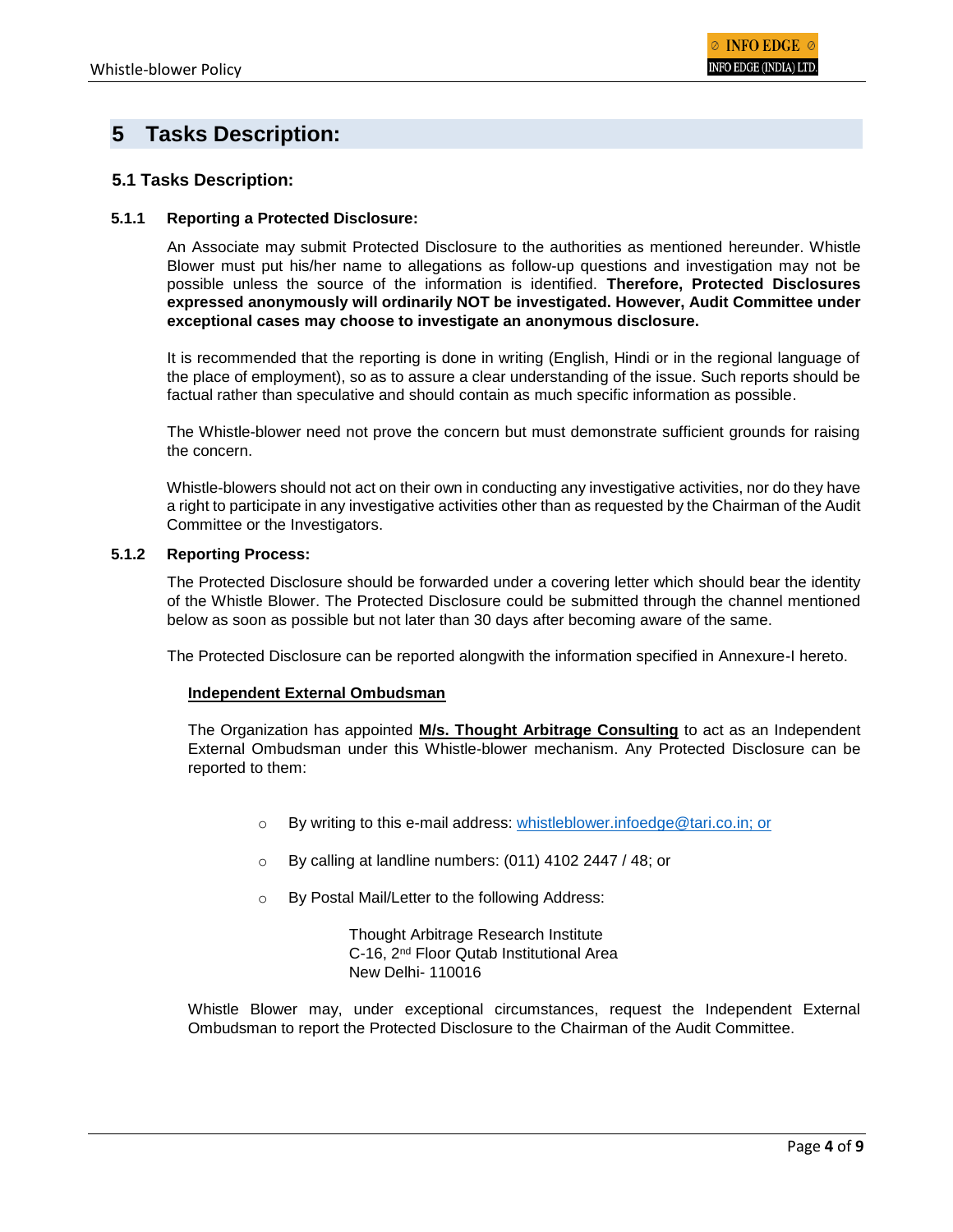If a Protected Disclosure is received by any executive of the Company, the same should be forwarded to the Independent External Ombudsman for further appropriate action. Appropriate care must be taken to keep the identity of the Whistle Blower confidential.

#### **5.1.3 Process of Investigation:**

The following investigation procedure will be adhered to on receipt of the Protected Disclosure:

- 5.1.3.1 In the event of any Protected Disclosure received by the Independent External Ombudsman, it shall be determined whether the disclosure actually pertains to a Protected Disclosure normally within 15 days of receipt of the Protected Disclosure.
- 5.1.3.2 The Independent External Ombudsman shall report all such Protected Disclosures to the Chairman of the Audit Committee with a recommendation as to whether such Protected Disclosure merits further investigation or not. He shall also submit a monthly report of all Protected Disclosures received to the Audit Committee Chairman.

If prima facie it is established that the Protected Disclosure warrants further investigation the Chairman of the Audit Committee may at its discretion, consider involving any Investigators for the purpose of investigation. If it is determined that an investigation is not warranted, reason(s) for such determination shall be recorded in writing.

5.1.3.4 The involved parties (including subject), shall be provided sufficient and fair opportunity to prove/justify his/her case, including individual hearing as may be required, and shall ensure complete fairness in the process of investigation.

Subjects shall have a duty to co-operate with the Chairman of the Audit Committee or any of the Investigators during investigation to the extent that such co-operation will not compromise selfincrimination protections available under the applicable laws.

- 5.1.3.5 The identity of a subject will be kept confidential to the extent possible given the legitimate needs of law and the investigation.
- 5.1.3.6 The investigation shall be completed normally within 60 days of the receipt of the 'Protected Disclosure'.
- 5.1.3.7 Subjects have a right to be informed of the outcome of the investigation.

#### **5.1.4 Reporting**

- 5.1.4.1 A quarterly report with all the complaints received under the Policy and their outcome including action taken, shall be placed before the Audit Committee and the Board.
- 5.1.4.2 The Audit Committee shall give its recommendations to the Organization on the Disciplinary Actions to be taken.

#### **5.1.5 Remedies & Discipline:**

- 5.1.5.1 If it is established that an unethical behaviour, actual or suspected fraud or violation of the Company's Code of Conduct or ethics policy has occurred, on the basis of the recommendations submitted by the Audit Committee, the Organization may take any of the following actions as deemed fit to it.
	- a) To reprimand, take Disciplinary Action, impose penalty/punishment or order recovery.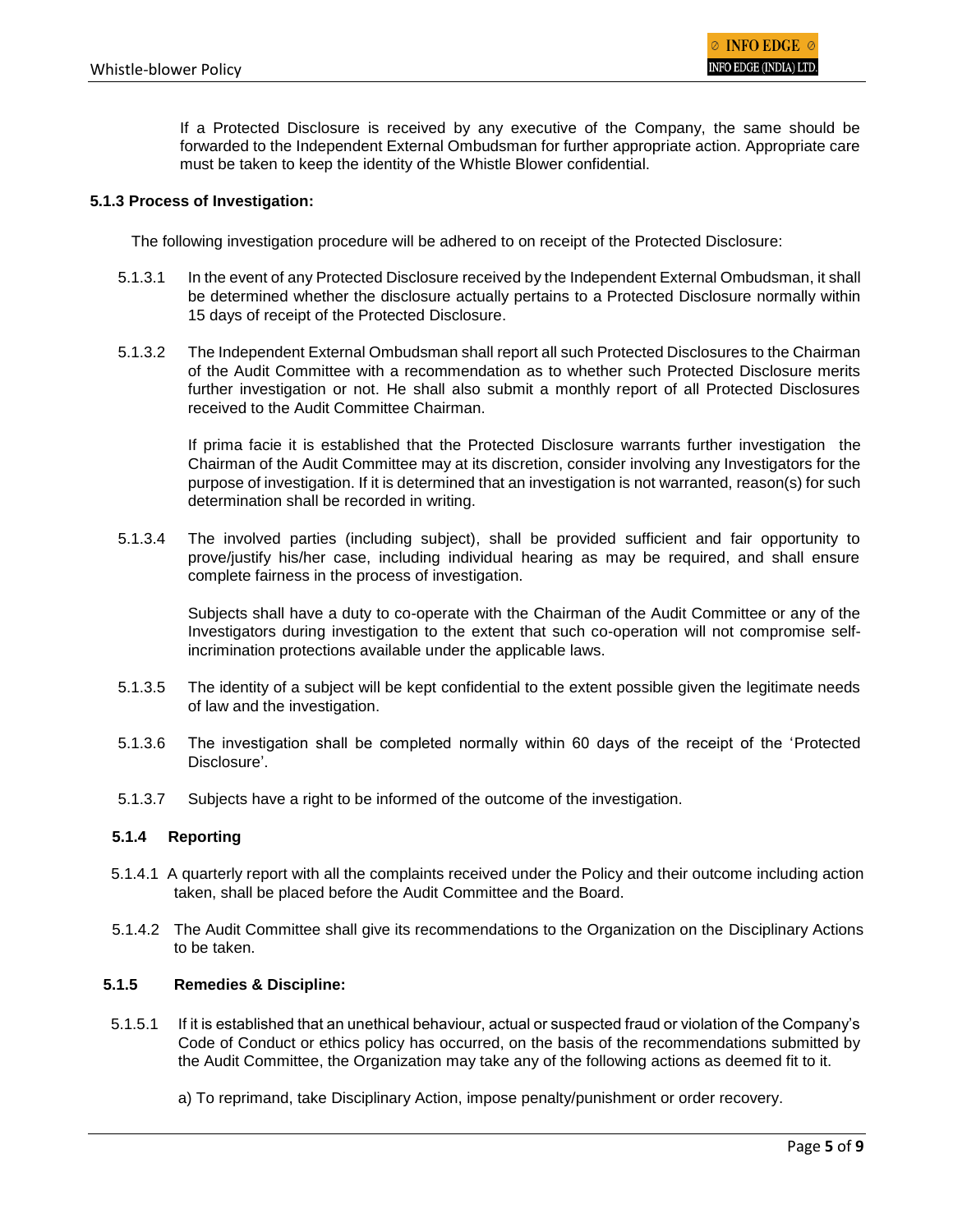b) To terminate or suspend any contract or arrangement or transaction vitiated by such unethical behaviour, actual or suspected fraud or violation of the Company's Code of Conduct or ethics policy. .

Any individual or identity found guilty of wrong doing will be subject to Disciplinary Action up to and including termination of employment or legal action, based on severity.

- 5.1.5.2 During the investigation period or at any time thereafter, if any individual or identity is found to be:
	- Retaliating against the complainant,
	- **Coaching witnesses or,**
	- Tampering with evidence,

Then it could lead to Disciplinary Action including termination of employment and/or legal proceedings, as deemed fit.

### **5.1.6 Malicious and Frivolous Complaints**

False, Trivial, Malicious or Vexatious allegations must not be made and do not qualify for protection under the Whistle blower Policy. In case, the Audit Committee concludes that the Protected Disclosure has been made malafide and is a false accusation or is an abuse of policy, then appropriate action against the individual or entity making the disclosure will be taken. In case of repeated frivolous complaints being filed by an individual, the Company shall take Disciplinary Action up to and including termination of employment or legal action, based on severity, in accordance with Company rules, policies and procedures.

#### **5.1.8 Whistle - Blower Protection:**

The Organisation will use best efforts to protect Whistle-blowers against retaliation, as described below.

- 5.1.8.1 The Organisation will keep the whistle-blower's identity confidential, unless:
	- The individual agrees to be identified;
	- Identification is necessary to allow the Organisation or law enforcement officials to investigate or respond effectively to the report;
	- Identification is required by law; or
	- The individual accused of compliance violations is entitled to the information as a matter of legal right in disciplinary proceedings.
- **5.1.8.2** The Organisation, the Whistle Blower, the Subject, and every other person involved in the process shall:
	- maintain complete confidentiality/secrecy of the matter;
	- not discuss the matter in any informal/social gatherings/meetings;
	- not keep the papers unattended anywhere at any time;
	- keep the electronic mails/files under password.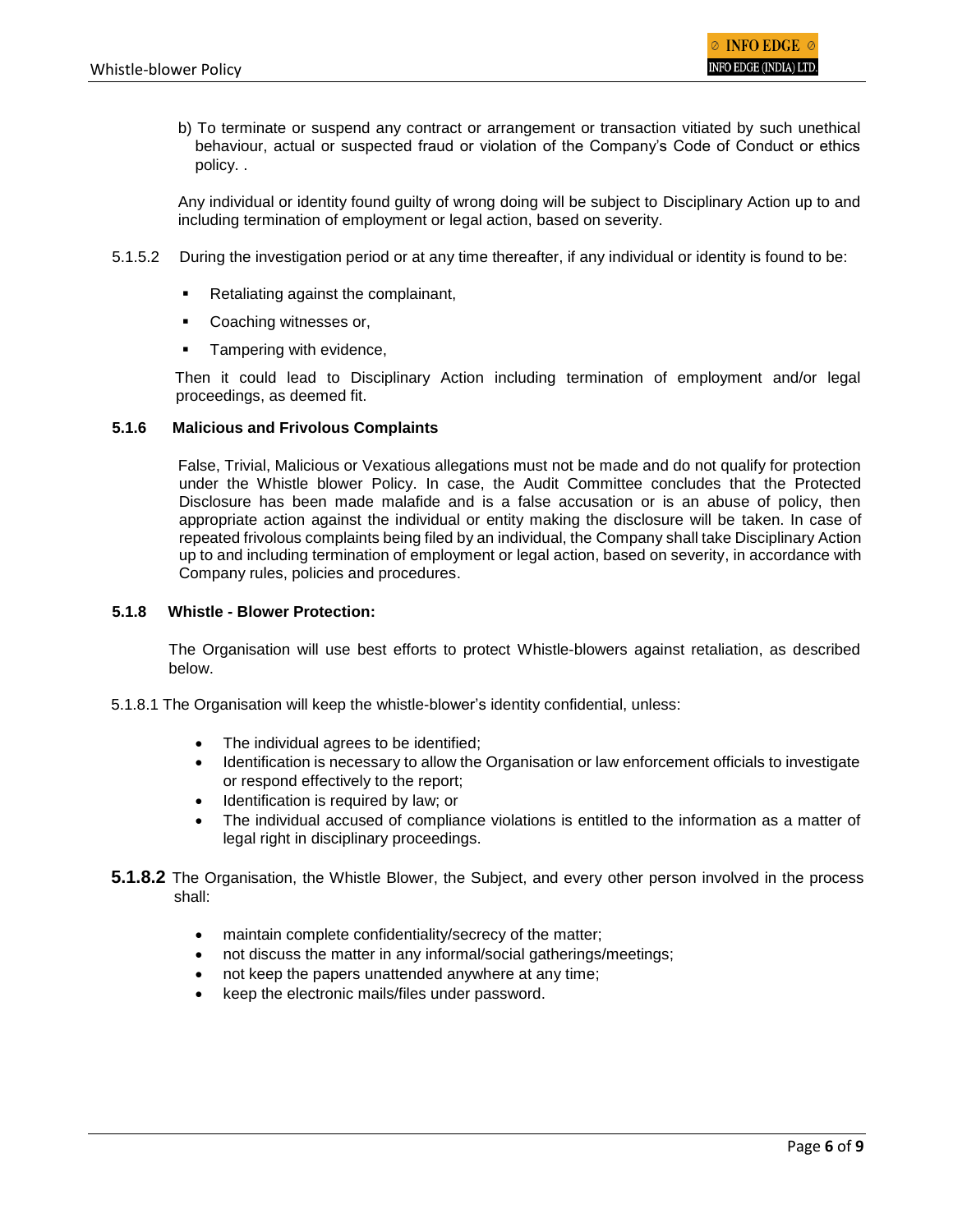## **5.1.9 Notification**

The new Employees/Directors of the Company shall be informed about the policy by HR via the new Joinee induction. This policy as amended from time to time shall be posted on the website of the Company.

### **5.1.10 Annual Affirmation**

The Company shall annually affirm that it has not denied any person access to the Audit Committee and that it has provided protection to Whistle Blower from adverse personal action, wherever applicable. The affirmation shall form part of Corporate Governance report as attached to the Annual Report of the Company.

#### **5.1.11 Retention of documents**

All Protected Disclosures in writing or documented along with the results of investigation relating thereto shall be retained by the Company for a minimum period of seven years.

### **5.1.12 Review & Amendment**

The Audit Committee shall review the working of the Whistle Blower Mechanism on periodic intervals and shall take appropriate steps as deemed fit by it.

The Company reserves its right to amend or modify this Policy in whole or in part, at any time without assigning any reason whatsoever. However, no such amendment or modification will be binding on the employees and directors unless the same is notified to the employees and directors in writing.

The Committee of Executive Directors shall be authorized to amend or modify any part of the Policy subject to confirmation by the Audit Committee Chairman. Any such amendment shall be placed before the Audit Committee in its next meeting for ratification.

## **5.1.13 Definitions**

- *Associate(s): Directors, Employees, Customers, Vendors, Contractors, Contractors' employees, Clients, Internal or External Auditors or other third parties or anybody engaged through any other service mode with the Company, across all divisions and locations in India & overseas who could make a Protected Disclosure.*
- *Whistle-blower*: A person or entity making a disclosure of any unethical behaviour, actual or suspected fraud or violation of the Company's Code of Conduct or ethics policy that they have observed. Whistle-blowers could be directors, employees' contractors, contractor's employees, clients, vendors, internal or external auditors, law enforcement/regulatory agencies or other third parties.
- *Subject*: A person or group of persons against or in relation to whom a Protected Disclosure is made by the Whistle-blower.
- *Ombudsman*: Any agency / individual / department appointed to independently carry out an initial investigation of the Complaints lodged by the Associates.
- *Audit Committee*: The Audit Committee constituted by the Board of Directors of the Company in accordance with applicable law.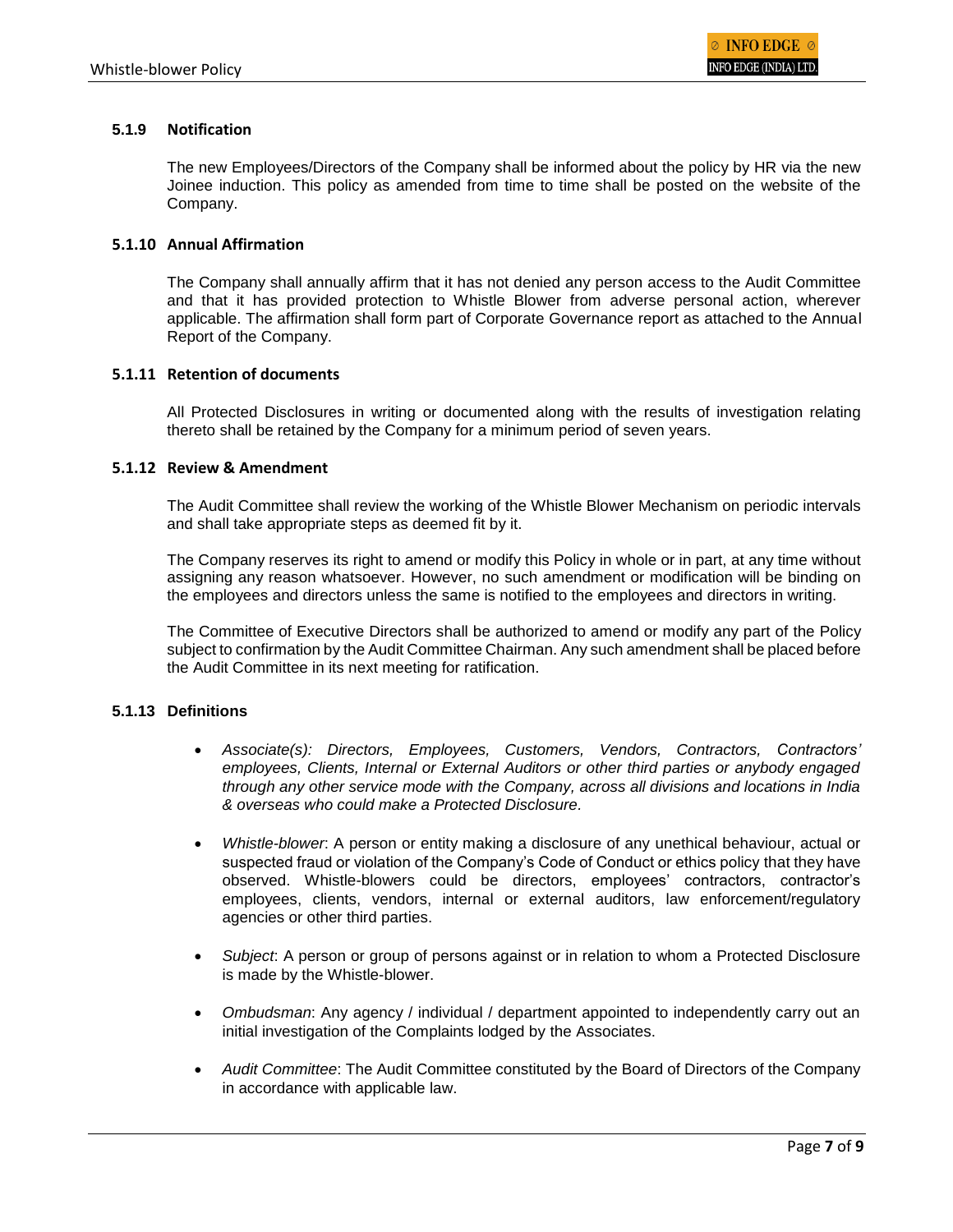- *Protected Disclosure:* The reporting by a Whistle-blower of any unethical behaviour, actual or suspected fraud or violation of the Company's Code of Conduct or ethics policy to Ombudsman or the Chairman of Audit Committee , as defined above, would constitute a Protected Disclosure also termed as a "Complaint".
- *Disciplinary Action:* Any action that can be taken on the completion of/ during the investigation proceedings including but not limited to a warning, imposition of fine, suspension / termination from official duties or any such action as is deemed to be fit considering the gravity of the matter.
- Terms that have not been defined in this Policy shall have the meaning assigned to them in the Companies Act, 2013, SEBI Act and/or any other SEBI Regulations as amended from time to time.